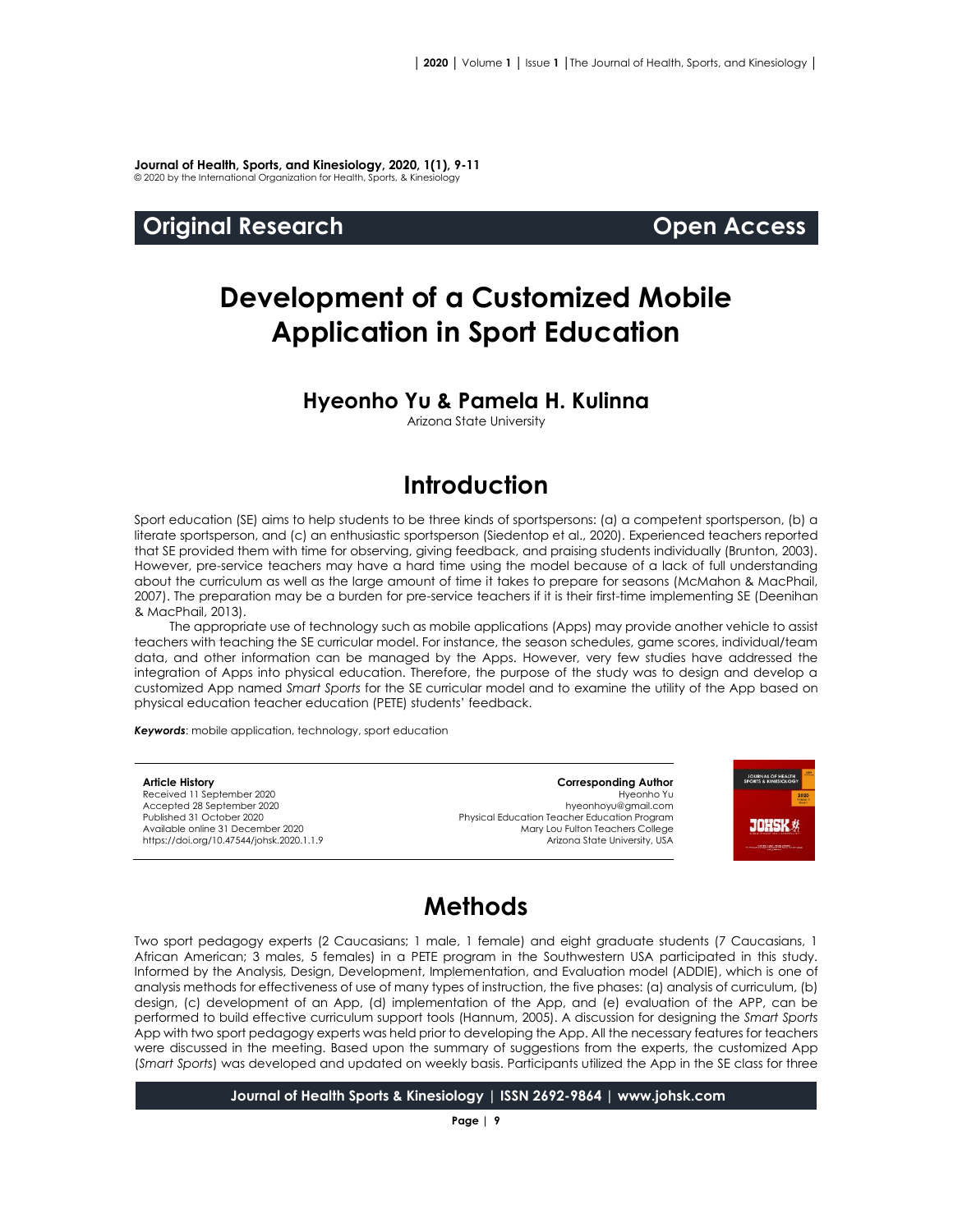weeks and gave feedback through open-ended pre/post surveys.

From the first day of the study, students were asked to take the pre-survey by answering the questions: (a) their experiences teaching the SE curriculum, (b) their paperwork before SE lessons, (c) familiarity with mobile Apps, and (d) expectations of using the SE App. With five rounds of revisions and updates, the *Smart Sports* App had been implemented in the SE classes. The post-survey was conducted after a three-week period of using the App and the survey questions included: (a) overall thoughts about the SE App, (b) interesting moments while using the App, (c) features in the App (advantages/challenges), and (d) willingness to use the App in their classes.

#### **Results**

According to the results of the pre-survey, all but one of the participants had previous experience with SE. Only two participants were familiar with using Apps in their teaching. They mentioned copies of contract forms and rules, signs, team information, expectations and guidelines, team organization, statistics sheets, team binders, and lesson plans as the paperwork teachers have to prepare before SE seasons. Three of participants were looking forward to reducing the paperwork by using the *Smart Sports* App and two participants wanted to learn how to incorporate the App for recording game statistics.

Three participants reported in the post-survey that, as to the interesting moment that happened while they were using the SE App, they enjoyed using the countdown timer and scoreboards. All the participants mentioned that the App would motivate student learning because they, as students, enjoyed new ways of learning with the App technology. All the respondents commented that they would like to offer the use of the App to their peers or other physical education teachers because they found the App's potential to enable teachers to teach SE during team practice and formal competitions. Three of participants commented that the App would be helpful for out of class practice or physical activity because students might want to keep track of their activity and perhaps have contests with peers. Overall comments were very positive that the App had a great deal of potential for helping keep track of season statistics, scores, fair play points, etc. and that it made using the SE curricular model less stressful for teachers and students. After the post-survey, the *Smart Sports* App was updated for a final (6<sup>th</sup>) time. This final update included scoreboards being divided into different types of sports/activities (i.e., scoreboard for coach, net/court sports, striking/fielding sports, basketball, football, and track/field sports).

#### **Discussion**

Framed by ADDIE model, the effectiveness of the customized App in a formal SE course in a PETE program was evaluated in the study. In spite of the pre-service teachers' positive impression of SE in PETE, the gap of experiences between PETE training and real teaching may lead to difficulties for PETE students in starting SE seasons (McMahon & MacPhail, 2007). The appropriate delivery of the SE in PETE with scaffolding strategies is therefore essential. Appropriate use of technology (e.g., mobile Apps) will help them deliver SE effectively. Teacher educators in PETE should provide the pre-service teachers with proactive and supportive lessons using appropriate technology along with many examples of teaching scenarios and how to handle events in the classes.

Physical education teachers should be exposed to cutting-edge technologies so that they know the possibilities of what they can do and what students can do in their educational contexts. However, it is important for teachers to select appropriate technologies due to the lack of Apps that match with physical education pedagogical models. In this study, the faculty members' suggestions for the App design and the pre-service teachers' feedback played important roles in developing the customized App that may affect their ability in teaching the model. Considering that this study was based on the investigation of one educational App after consultation with sport pedagogy faculty in a PETE program, further investigation and application in other settings are needed.

## **Conclusion**

This study provided information regarding how to design and develop a physical education App for effective teaching. Using the customized App in the SE class of a PETE program had a positive effect on teachers' delivery of the model. Further examination of the integration of technology into other curricular models for physical education are warranted.

**Journal of Health Sports & Kinesiology | ISSN 2692-9864 | www.johsk.com**